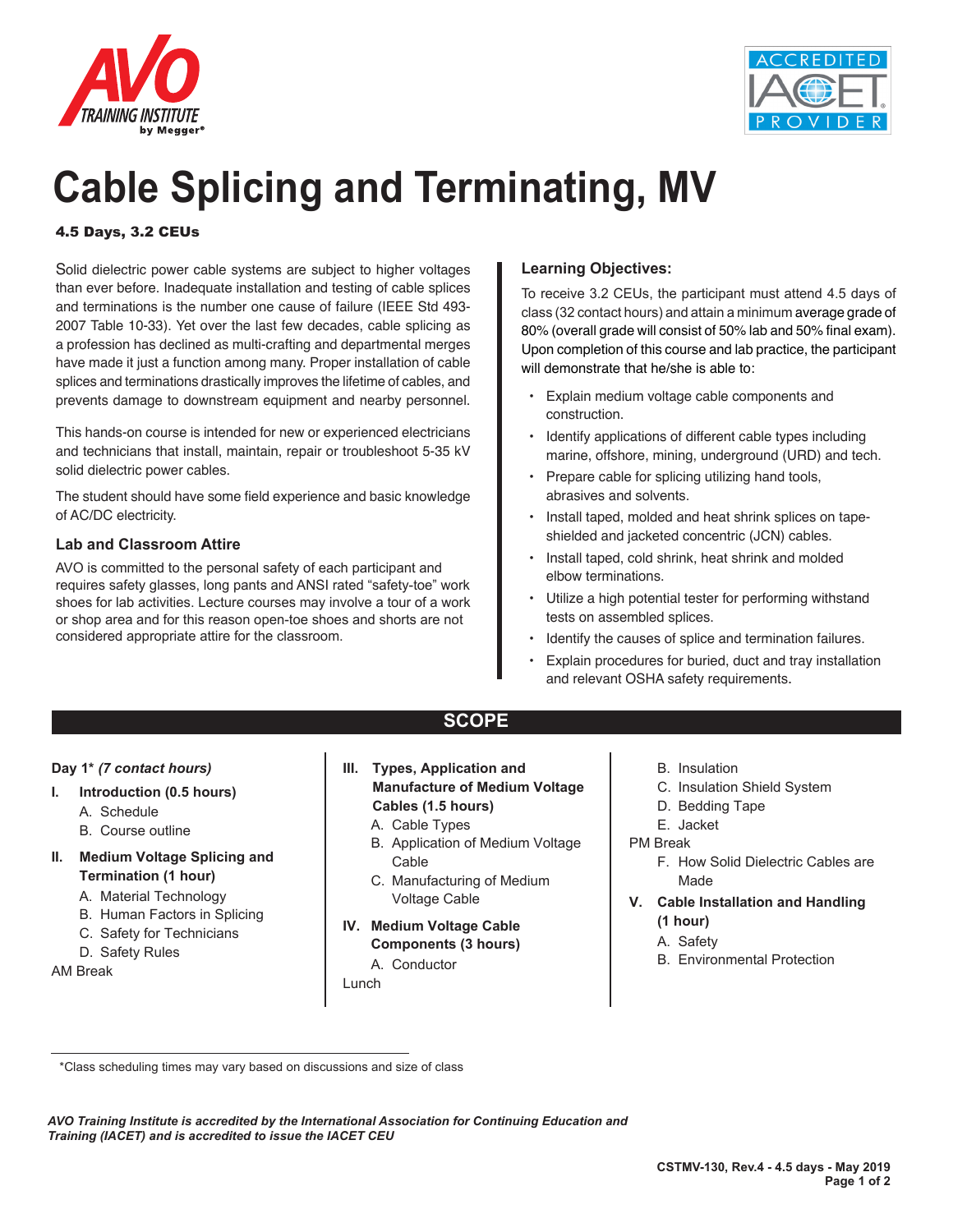# **Cable Splicing and Terminating, MV**

#### 4.5 Days, 3.2 CEUs

# **SCOPE (continued)**

#### **Day 2** *(7 contact hours)*

#### **V. Cable Installation and Handling (cont'd) (3.5 hr)**

- C. Light, Power, and Ventilation
- D. Housekeeping

#### AM Break

- E. Cable Handling
- F. Direct Bury
- G. Causes of Cable Failures
- Lunch

#### **VI. Cable Preparation (3.5 hours)**

- A. Safety
- B. Hand Tools
- C. Abrasives and Solvents

#### PM Break

- D. Supplies and Materials
- E. Knives and Cutting Tools Safety
- F. Cable Preparation

#### **Day 3** *(7 contact hours)*

- **VII. Cable Splicing (7 hrs)**
	- A. Application of Tapes
	- B. Making a Splice

#### AM Break

- C. Corona
- D. Soldering
- E. Torch Safety Precautions
- Lunch
	- F. Heat Shrink Splice
	- G. Molded Splice Installation

#### PM Break

- H. Cable Splicing Labs
	- 1. Tape Splice
	- 2. Cold Shrink
	- 3. Heat Shrink

#### **Day 4 (***7 contact hours)*

#### **VIII. Cable Terminations (7 hours)**

- A. Classification of Terminations
- B. Stress Control

#### AM Break

- C. External Leakage Insulation
- D. Basic Impulse Level
- E. Seal to the External Environment
- Lunch
	- F. Hand Taped Termination
	- G. Terminating URD Cable
- PM Break
	- H. Cable Termination Labs
		- 1. Tape Term
		- 2. Cold Shrink Term
		- 3. Molded Elbow
		- 4. Heat Shrink Term

#### **Day 5 (Half day)** *(4 contact hours)*

#### **IX. Cable Testing (3 hours)**

- A. Testing Safety
- B. DC Withstand

#### AM Break

- C. VLF Withstand
- D. VLF Withstand Test Lab
- **X. Conclusion (1 hour)**
	- A. Review
	- B. Test

*AVO Training Institute is accredited by the International Association for Continuing Education and Training (IACET) and is accredited to issue the IACET CEU*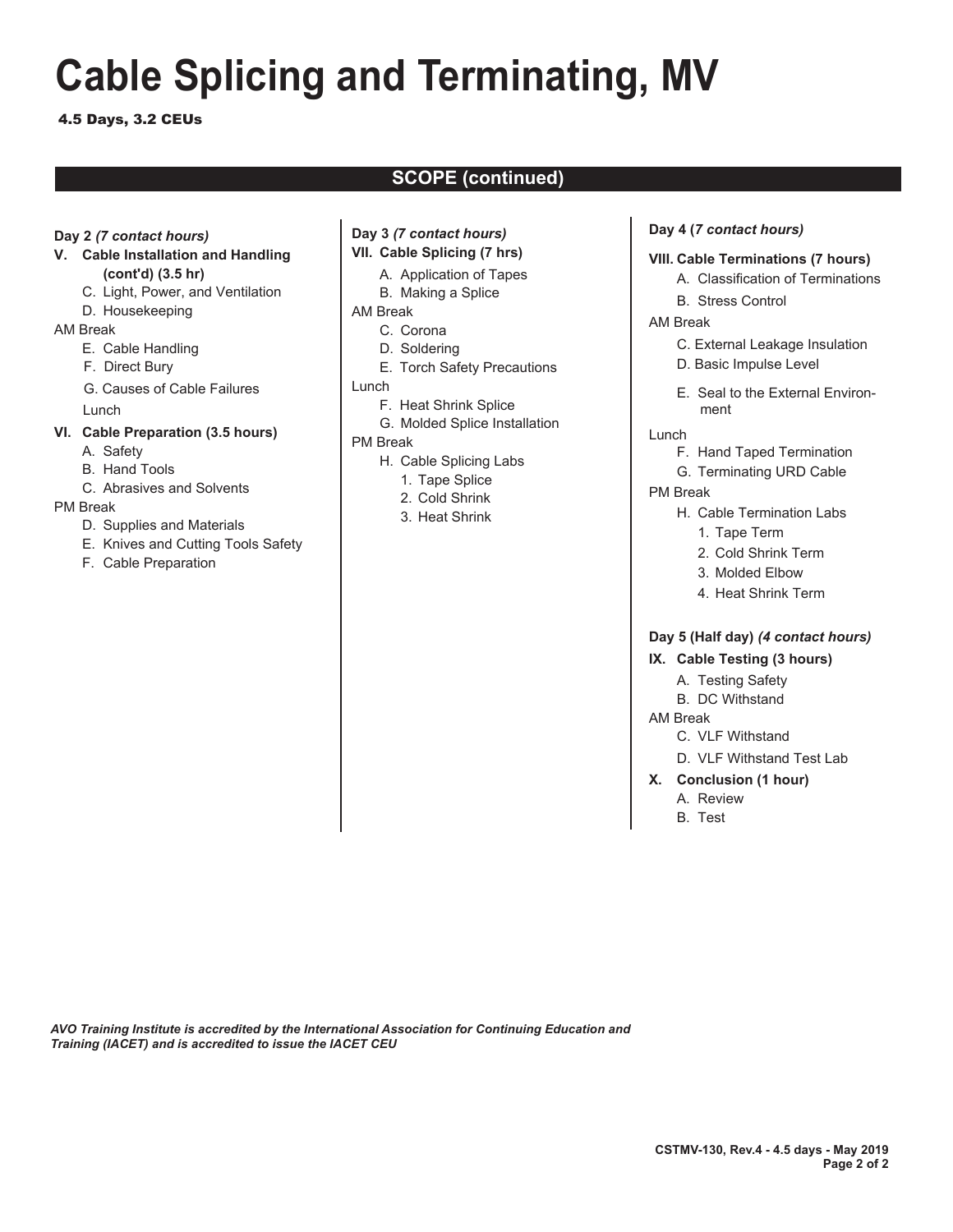# STANDARD EQUIPMENT LIST CABLE SPLICING & TERMINATING, MEDIUM VOLTAGE

REVISED 10/10/17 BY: MARK FRANKS /RALPH CARILLO COURSE NUMBER 130, REV3 4.5 DAYS

# **TEXT**

| 1/STUDENT | CABLE SPLICING & TERMINATING,               |
|-----------|---------------------------------------------|
|           | <i>MEDIUM VOLTAGE</i> #130, REV3, JUNE 2018 |

# **SUPPLIES**

| <b>10 FT/2 STUDENTS</b> | 1/0 15 KV CABLE EPR TAPE SHIELD (2 EA 5 FT PIECES) |
|-------------------------|----------------------------------------------------|
| 15 FT/2 STUDENT         | 1/0 15 KV CABLE URD (3 EACH 5 FOOT PIECES)         |

### **1 / 2 STUDENTS LAB MATERIALS KIT**

| 1 EACH | 3M QUICK SPLICE II #5411A-C1-1/0 4 EACH     |
|--------|---------------------------------------------|
|        | 3M SPLICING CONNECTOR C1-1/0#11867          |
| 1 EACH | 3M QT II 5641, UPC 11963, 2-2/0 AWG, 15 KV  |
|        | <b>TERMINATION</b>                          |
| 1 EACH | 3M LOADBREAK ELBOW 200AMP #5810-B-1/0       |
| 1 EACH | 3M INLINE SPLICE KIT FOR TAPE SHIELDED 133% |
|        | 220 MIL 1/0 #5718 UPC 12048                 |
| 1 EACH | 3M COLD SHRINK RE-JACKETING KIT 15 KV JCN,  |
|        | 1/0 220 MIL URD #SJ-1A                      |
| 1 EACH | TYCO RAYCHEM HEAT SHRINK INLINE SPLICE      |
|        | $\#HVS-1511S-J$                             |
| 1 EACH | TYCO RAYCHEM HEAT SHRINK TERMINATION        |
|        | # HVT-Z-152-SJ                              |
| 3 EACH | <b>3M COMPRESSION LUG FOR TERMINATIONS</b>  |
|        | (3M PART#40032)                             |
| 1 EACH | ROLL SCOTCH 70 TAPE                         |
|        |                                             |

# **MATERIALS & SPECIAL TOOL LIST**

| 12/CLASS     | <b>CC-2 PREP KITS</b>                       |
|--------------|---------------------------------------------|
| 1 / STUDENT  | ROLLS OF 3M #35 YELLOW, RED, ORANGE, GREEN, |
|              | <b>BLUE, OR WHITE IN COLOR</b>              |
| 1/CLAS       | <b>FIRST AID KIT</b>                        |
| 1/CLAS       | EMMORY CLOTH #120 OR 150 GRIT - 1 ROLL      |
| 1/CLAS       | TUBE OF SILICONE (DOW CORNING 111)          |
| 2 / CLASS    | <b>LINT FREE SHOP TOWELS</b>                |
| 1/2 STUDENTS | AIR SCRUBBER (DALLAS ONLY)                  |
| 2 / CLASS    | EXTRA LARGE (XL) FLAME RESISTANT SHIRTS     |
| 1/CLAS       | ROLL OF "DANGER HIGH VOLTAGE" BARRIER TAPE  |